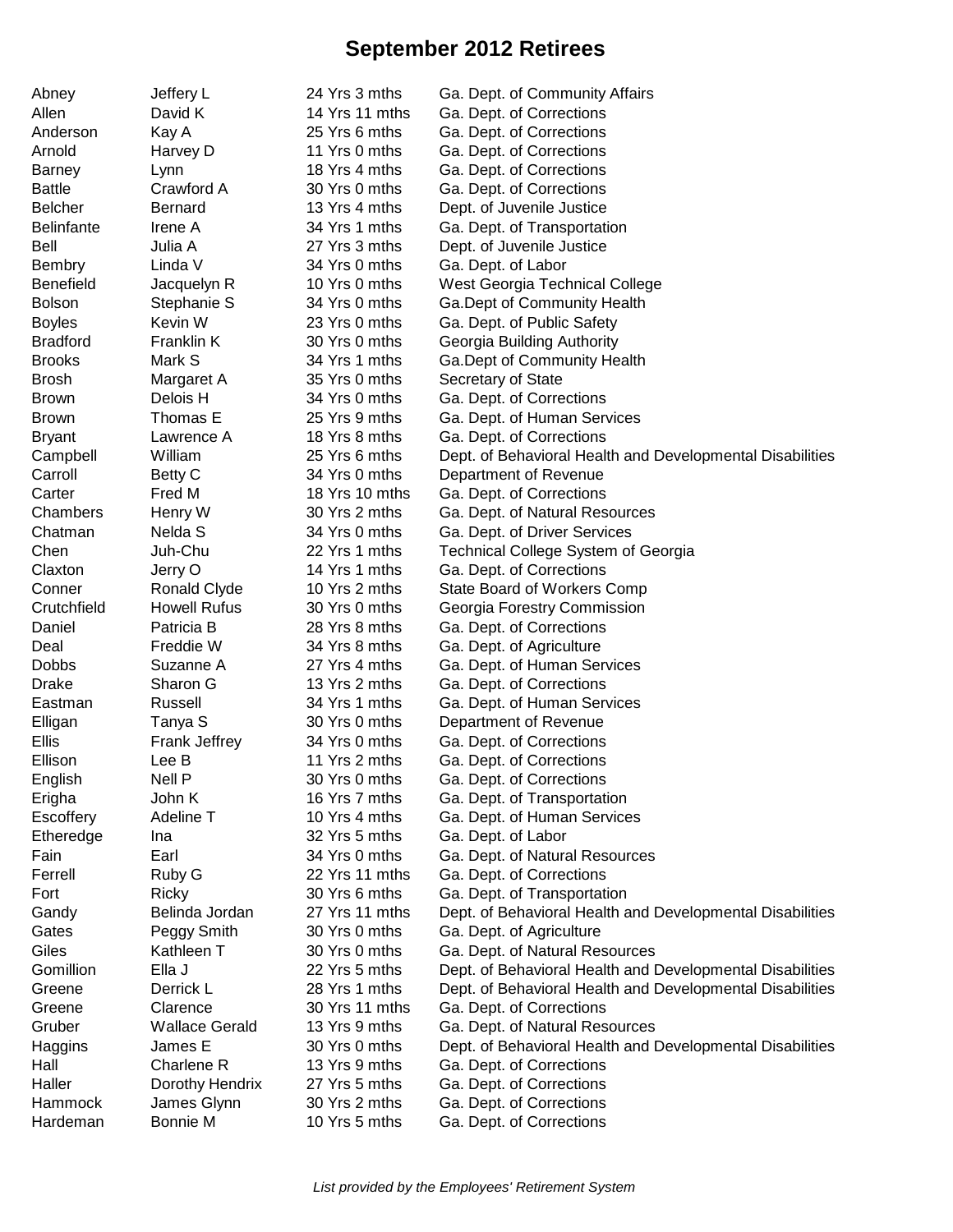## **September 2012 Retirees**

| Harmon                     | George M              | 20 Yrs 3 mths  | Ga. Dept. of Corrections                                  |
|----------------------------|-----------------------|----------------|-----------------------------------------------------------|
| Hendrix                    | Douglas D             | 34 Yrs 0 mths  | Ga. Dept. of Agriculture                                  |
| Hendrix                    | Patti W               | 27 Yrs 2 mths  | Ga. Dept. of Corrections                                  |
| Hill                       | Georgia M             | 25 Yrs 0 mths  | Gateway Behavior Health Services CSB                      |
| Howard                     | Luke                  | 29 Yrs 11 mths | Ga. Dept. of Corrections                                  |
| Howard                     | <b>Brenda</b>         | 15 Yrs 9 mths  | Ga. Dept. of Corrections                                  |
| Hudlow                     | Laura N               | 34 Yrs 0 mths  | Ga. Dept. of Labor                                        |
| Hunter                     | Jimmy                 | 10 Yrs 4 mths  | Ga. Dept. of Corrections                                  |
| Ivey-King                  | Stephanie             | 21 Yrs 4 mths  | River Edge Behavioral Health Center                       |
| Jackson                    | Floyd J               | 30 Yrs 0 mths  | Department of Revenue                                     |
| Jackson                    | Janice W              | 16 Yrs 2 mths  | Ga. Dept. of Community Affairs                            |
| Jackson                    | Barbara J             | 34 Yrs 1 mths  |                                                           |
| Jakes                      | <b>William Curtis</b> | 23 Yrs 3 mths  | Office of Planning and Budget<br>Ga. Dept. of Corrections |
| Johnson                    | Emmit                 | 10 Yrs 0 mths  | Ga. Dept. of Corrections                                  |
|                            | Linton V              | 20 Yrs 1 mths  | Ga. Dept. of Transportation                               |
| Johnson<br>Johnson         | Eric                  | 25 Yrs 5 mths  |                                                           |
|                            |                       | 34 Yrs 0 mths  | Ga. Dept. of Veterans Service                             |
| Kirksey<br><b>Kitchens</b> | Charles R             |                | Georgia Forestry Commission                               |
| Lankford                   | Jerry                 | 30 Yrs 3 mths  | Ga. Dept. of Corrections                                  |
|                            | Cynthia W             | 34 Yrs 0 mths  | Office of Planning and Budget                             |
| Laraby                     | James Robert          | 26 Yrs 1 mths  | Department of Public Health                               |
| Lawrence                   | Elaine                | 34 Yrs 0 mths  | Ga. Dept. of Human Services                               |
| Lawson                     | Mary E                | 12 Yrs 0 mths  | Dept. of Behavioral Health and Developmental Disabilities |
| Lee                        | Kenneth W.            | 15 Yrs 1 mths  | Ga. Dept. of Corrections                                  |
| Lemon                      | Michael A.            | 19 Yrs 5 mths  | Ga. Dept. of Corrections                                  |
| Lewis                      | Melvin D              | 23 Yrs 10 mths | Albany Area Community Service Board                       |
| Lovin                      | Johnny E              | 34 Yrs 1 mths  | Ga. Dept. of Public Safety                                |
| Lowe                       | Clarence              | 24 Yrs 7 mths  | Ga. Dept. of Transportation                               |
| Lucas                      | <b>Terry Alan</b>     | 22 Yrs 7 mths  | Ga. Dept. of Corrections                                  |
| Lynch                      | William               | 30 Yrs 0 mths  | Dept. of Juvenile Justice                                 |
| Magbee                     | Ronald J              | 34 Yrs 0 mths  | Ga. Dept. of Human Services                               |
| Mahoney                    | Robert W              | 27 Yrs 9 mths  | Ga. Dept. of Transportation                               |
| Martin                     | Linda Foresman        | 13 Yrs 0 mths  | Ga. Teachers Retirement System                            |
| Mason                      | Katrina T             | 17 Yrs 7 mths  | Dept. of Behavioral Health and Developmental Disabilities |
| Mcdowell                   | Henry M               | 20 Yrs 10 mths | Ga. Dept. of Corrections                                  |
| Mercer-Cobb                | Lawanna               | 34 Yrs 0 mths  | Department of Public Health                               |
| Mikell                     | Charles B             | 12 Yrs 3 mths  | Ga. Court of Appeals                                      |
| Miller                     | Keith Alvin           | 19 Yrs 8 mths  | Ga. Correctional Industries                               |
| Milton                     | <b>Mary Frances</b>   | 30 Yrs 4 mths  | Office of Planning and Budget                             |
| Moore                      | Pauline               | 10 Yrs 0 mths  | Ga. Dept. of Public Safety                                |
| Moore                      | Cassandra             | 13 Yrs 3 mths  | Office of Planning and Budget                             |
| Najarian                   | Anahit Ashikyan       | 20 Yrs 6 mths  | Ga. Bureau of Investigation                               |
| Nakai                      | Robert E              | 11 Yrs 3 mths  | Ga. Dept. of Driver Services                              |
| <b>Noles</b>               | Teresa S              | 30 Yrs 0 mths  | Ga. Dept. of Community Affairs                            |
| Oliver                     | Barbara M             | 34 Yrs 0 mths  | Ga.Dept of Community Health                               |
| Oneal                      | Pamela H              | 12 Yrs 3 mths  | State Road and Tollway Authority                          |
| Osby                       | Doris C               | 34 Yrs 0 mths  | Ga. Dept. of Transportation                               |
| Paschal                    | Coley B               | 34 Yrs 0 mths  | Ga. Dept. of Natural Resources                            |
| Payne                      | Joe N                 | 19 Yrs 2 mths  | Dept. of Juvenile Justice                                 |
| Phillips                   | Roger Lee             | 30 Yrs 1 mths  | Ga. Dept. of Natural Resources                            |
| Pierson                    | Patsy R               | 28 Yrs 0 mths  | Department of Economic Development                        |
| Pilgrim                    | Robert J              | 34 Yrs 0 mths  | Ga. Dept. of Corrections                                  |
| <b>Pitts</b>               | Robert W              | 23 Yrs 5 mths  | Georgia Building Authority                                |
| Porter                     | Dianne                | 34 Yrs 0 mths  | Ga. Dept. of Corrections                                  |
| Preston                    | Bonita R              | 28 Yrs 9 mths  | Ga. Bureau of Investigation                               |
| Rabitsch                   | Donald                | 15 Yrs 3 mths  | Ga. Dept. of Corrections                                  |